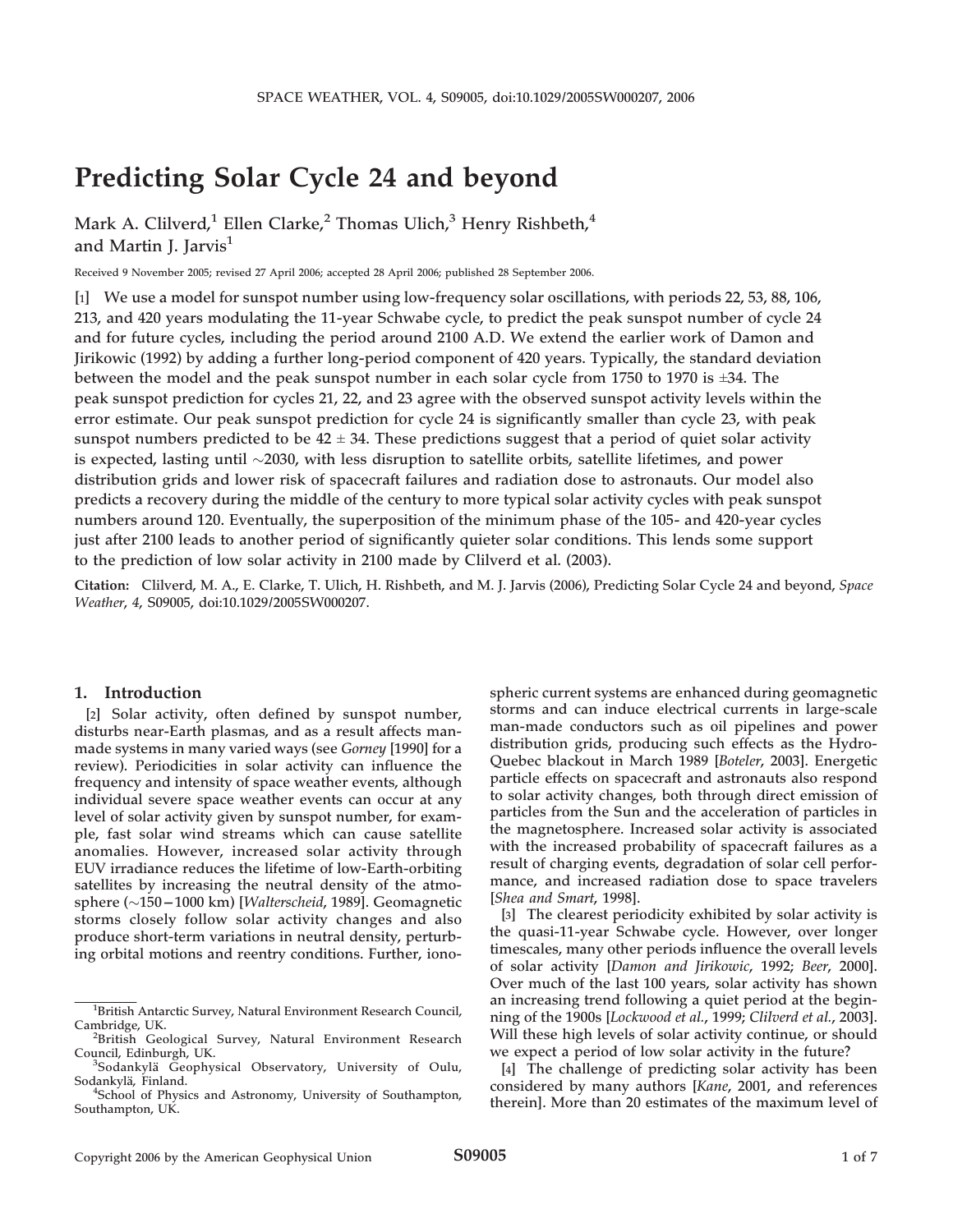monthly smoothed sunspot number were made for Solar Cycle 23. Generally, the sunspot cycle was predicted to be of moderate size, with peak sunspot numbers ranging from 80 to 210. As it is now known, cycle 23 reached a maximum of 122, and several predictions were notably close (Schatten et al. [1996], Ahluwalia [1998], and Conway et al. [1998], to name a few). These techniques use a range of solar dynamo, neural networks, and quasiperiodicity studies.

[5] Several predictions have been made for cycle 24. Echer et al. [2004] used an extrapolation of sunspot number spectral components to predict cycle 24 as about 115. De Meyer [2003] used a semiempirical transfer function model of solar cycles to predict cycle 24 as  $95-125$ . Schatten [2003] used a solar dynamo amplitude method to predict a peak sunspot number of about 100 for cycle 24. Dikpati et al. [2006] used a solar flux transport dynamo-based model to correctly "forecast" the peaks of previous cycles  $(16-23)$ , predicting cycle 24 to be about  $170 \pm 12$ , a value primarily based on polar fields older than the previous cycle's. Gholipour et al. [2005] estimated a peak sunspot number of about 145 using neurofuzzy modeling. In contrast, Badalyan et al. [2001] used cyclic variations of the coronal green line intensities to predict peak sunspot levels of 50, while Svalgaard et al. [2005] used the strength of large-scale solar dynamo polar fields in cycle 23 to predict cycle 24 as  $75 \pm 8$  at the peak. These latter two predictions would represent a very quiet solar cycle.

[6] Long-term trends in solar activity have also been considered by other workers using proxy datasets such as  $C^{14}$  [Stuiver et al., 1998]. Following a superposed epoch analysis of  $C^{14}$  data, Clilverd et al. [2003] suggested that cycle 24 would be similar to previous cycles in amplitude, with low activity levels not being reached until 2100 A.D. This was mainly because of a 420-year repetition of the low-activity conditions following the Maunder Minimum of 1700. In contrast, Usoskin et al.  $[2003]$  used Be<sup>10</sup> analysis to suggest that we are currently in a prolonged period of exceptionally high solar activity with little suggestion of lower activity levels to come.

[7] On the basis of earlier work by Sonett [1982], solar activity was modeled by Damon and Jirikowic [1992] as a low-frequency harmonic oscillator. In their analysis of  $C^{14}$ they developed a model of the modulation of the 11-year Schwabe carrier by longer periods (52.9, 88.1, 105.8, and 212.5 years). The model results fitted the sunspot activity series from 1700 to 1970 well, although the authors noted that the activity minimum at the beginning of the 1900s was modeled poorly, possibly because of the need for even longer periods to be included.

[8] More recently, Vasillev and Dergachev [2002] carried out a bispectrum analysis of the solar activity modulated  $C^{14}$  series and found that periods of 210, 420, and 710 years are the fundamental century-scale features in the data. In this study we extend the low-frequency modulation model developed by Damon and Jirikowic [1992] to include an additional period of 420 years optimized against the sunspot data from 1750-1970. The 420-year period is understood to be related to changes in the solar convective zone [Stuiver and Braziunas, 1989]. The results from the model for cycles 21 – 23 are used as a test. We then use the model to predict the amplitude of cycle 24 as well as to compare with the predictions for 2100 A.D. made by Clilverd et al. [2003].

## 2. Low-Frequency Modulation Model

[9] Damon and Jirikowic [1992] found a reasonable fit to the observed annual Wolf sunspot number using a squared low-frequency modulation model using the periods, 52.9, 88.1, 105.8, and 212.5 years. These represent the periods and overtones of the Suess (212-year) and Gleissberg (88-year) periods. Their analysis was based on the power spectrum of the radiocarbon  $\Delta C^{14}$  series, which is modulated by solar activity. The Suess and Gleissberg periods are well-known solar cycles believed to be generated from the solar dynamo [De Jager, 2005, and references therein]. Sonett [1982] showed that by including a Gleissberg period [Gleissberg, 1966] in the amplitude modulation model all the spectral lines with period <88 years in the sunspot number series are reproduced, including the quasi-three-cycle periodicity used so successfully by Ahluwalia [1998] to predict the size of cycle 23. The most significant amplitude is for the 105.8-year cycle, which is approximately twice the amplitude of the 52.9- and 88.1-year cycles. Interestingly, the form of the model suggests that if the long-term periods were not present, then the sunspot number would remain at zero, in other words, in the Maunder Minimum state instead of with a predominant 11-year cycle.

[10] The form of the low-frequency modulation model was defined by Damon and Jirikowic [1992] as

$$
R_z = \alpha_c \cos^2(\omega_c t + \phi_c) \sum_{i=1}^{6} \alpha_i \cos^2(\omega_i t + \phi_i)
$$
 (1)

alternatively written as

$$
R_z = \frac{1}{4}\alpha_c[1 + \cos 2(\omega_c t + \phi_c)] \sum_{i=1}^6 \alpha_i[1 + \cos 2(\omega_i t + \phi_i)] \quad (2)
$$

where the Zürich sunspot number is  $R_z$ , amplitude is  $\alpha$ , frequency is  $\omega$ , and phase is  $\phi$ . This function has the form of the Schwabe 11.1-year carrier signal  $c$ , modulated by the low-frequency cycles  $i = 1 - 6$ ,

$$
R_z = A(t) \cos^2(2\omega_c t + \phi_c)
$$
 (3)

[11] The amplitude of the carrier signal c is not just  $\alpha_c$  (as one might expect at first), but a slowly varying function A(t) with mean value 1.5 $\alpha_c$ , containing the cycles 1–6. Note that in these equations, all the angular frequencies correspond to twice the period of the oscillations. Thus, for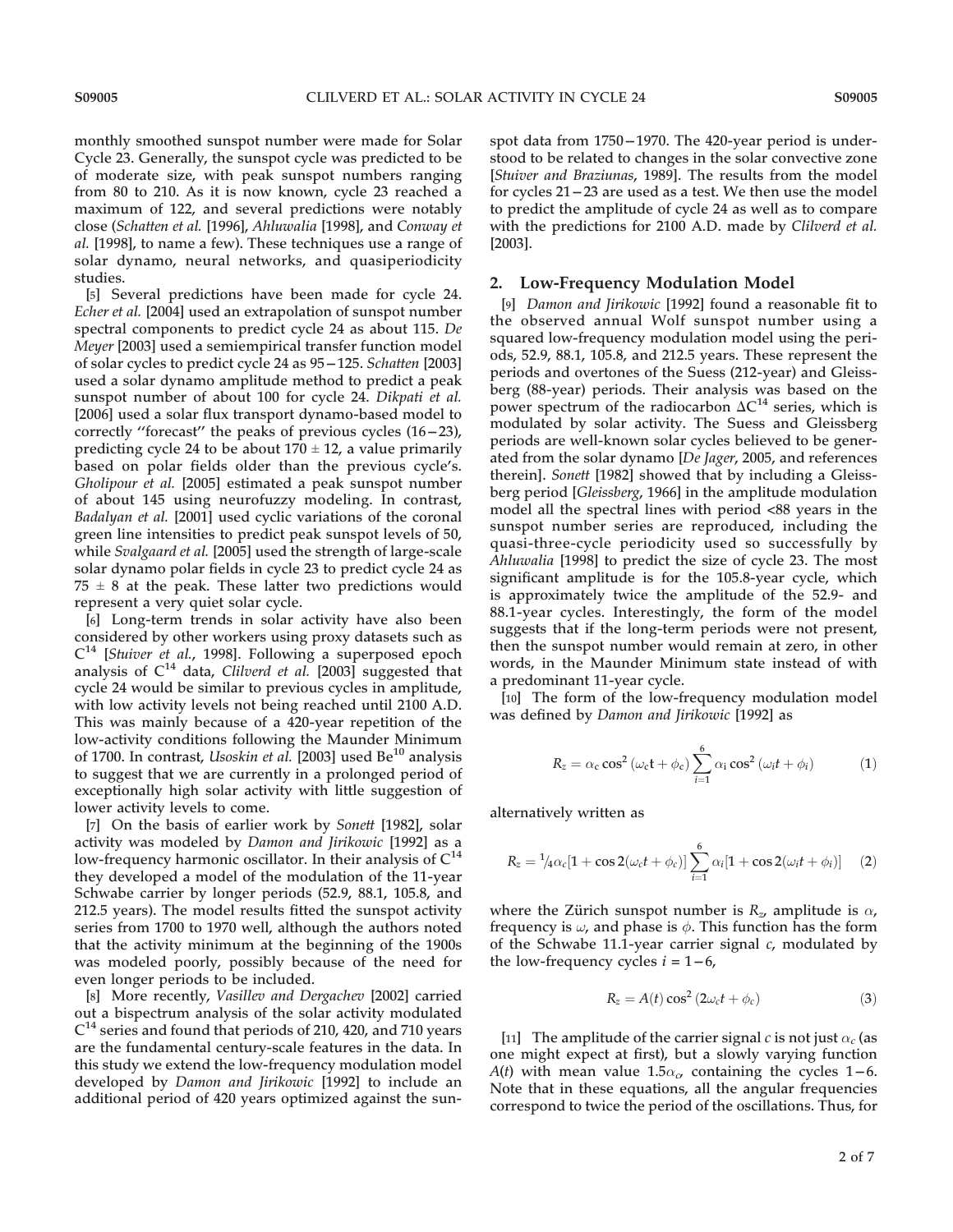Table 1. Cycle Parameters for the Low-Frequency Modulation Model<sup>a</sup>

| Cycle          | Period, years | Amplitude | Phase, years |
|----------------|---------------|-----------|--------------|
| Carrier        | 11.1          | 65.4      | 1.46         |
| 1 (new cycle)  | 22.2          | 0.2       | 1.0          |
| $\overline{2}$ | 52.9          | 0.66      | 0.62         |
| 3              | 88.1          | 0.43      | $-1.82$      |
| $\overline{4}$ | 105.8         | 1.31      | 1.10         |
| 5              | 212.5         | 0.01      | 1.33         |
| 6 (new cycle)  | 420.0         | 0.45      | $-1.0$       |

<sup>a</sup>Cycles 2-5 are from Damon and Jirikowic [1992].

the Schwabe carrier period of 11.1 years,  $\omega_c = 2\pi/22.2$  yr<sup>-1</sup> and similarly for  $\omega_{1-6}$ , while the parameters  $\alpha_c$  and  $\alpha_{1-5}$ represent twice the amplitudes of the oscillations. The parameters are shown in Table 1, those for  $i = 2 - 5$  and  $c$ being as defined by Damon and Jirikowic [1992].

[12] Using the model, it is possible to add an additional 22-year period. By averaging the peak sunspot number from the odd and even cycles  $(0-23)$ , it was apparent that the odd cycles were larger by  $\sim$ 13. Thus the 22-year period would have a small amplitude, influencing the model results at a level less than the standard deviation. However, if all the other amplitudes in Table 1 were to fall to zero, then the model would represent a Grand Minimum with a small-residue 22-year cycle if that were included.



Figure 1. Individual effect of each modulation period on the 11.1-year Schwabe cycle during the period  $1690 - 2140$ .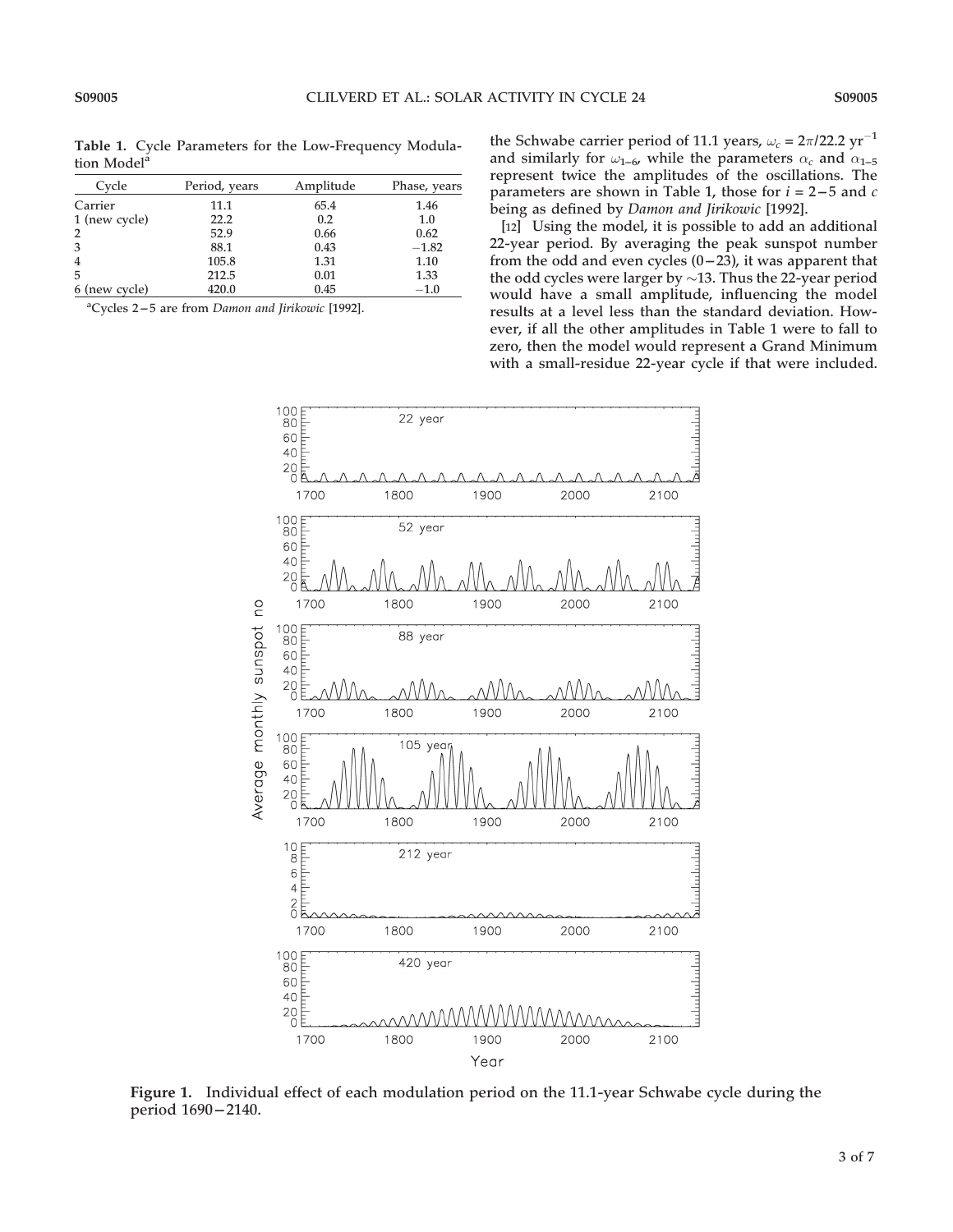

Figure 2. Variation of the average monthly sunspot number since 1750 compared with the results from the low-frequency modulation model of equation (1).

This picture would be consistent with conditions in the Maunder Minimum [Kovaltsov et al., 2004].

[13] We have also added the 420-year cycle  $(i = 6)$  to the model by determining amplitude through fitting the model to the sunspot number series from 1750 to 1970, as in the work by Damon and Jirikowic [1992]. The amplitude of the 420-year cycle is close to that of the 52.9- and 88.1-year cycles. The phase of the 420-year cycle is such that the smallest modulation product of the Schwabe carrier was in 1700-the Maunder Minimum-and the largest modulation product was just after 1900; that is, the 420-year cycle is phase locked to the Maunder Minimum. In Figure 1 we show, for the period  $1690 - 2140$ , the relative amplitudes of the cycles shown in Table 1. Note that the 212-year cycle amplitude range is one tenth of that in the other plots.

[14] Figure 2 shows the comparison between sunspot number (solid line) and the low-frequency modulation model (dashed line). A few features are apparent. The periods of low solar activity in about 1805 and 1910 are better represented with the inclusion of the 420-year cycle. The trend in modeled sunspot number during the 1900s is generally one of an increase in activity agreeing with observations and many previous reports [Lockwood et al., 1999; Cliver et al., 1998; Clilverd et al., 1998]. However, individual cycles with very high activity levels, e.g., cycle  $19$  (1955  $-1964$ ), are not particularly well represented. It is interesting to note here that the model indicates a peak sunspot number of  $102 \pm 34$  for cycle 23, which encompasses the actual value.

[15] Figure 2 shows the low-frequency modulation model results for the whole of the period 1700 - 2130. The small solar cycles in 1805 and 1910 are well represented in the model, and because of the strength of the 105.8-year oscillation in particular, the next solar cycle (24) is also expected to be small. The peak sunspot number should only reach  $40 - 50$ , which is equivalent to the activity levels associated with the Dalton Minimum of 1805. Cycle 25 is also predicted to be small, but the subsequent cycles recover to levels more typical of cycles 17, 20, and 23, i.e., peak sunspot numbers of about 120. Ultimately, the model shows a significant decrease in activity after 2100 because of the strong 105.8-year cycle and the phasing of



Figure 3. Difference in observed peak sunspot number compared with the model prediction for each 11.1-year solar cycle for the comparison period 1750 -- 1970. The three diamonds represent the difference between the model and observations for cycles after 1970 (21, 22, and 23). The dashdotted lines indicate a likely sinusoidal trend in the mismatch between model and observations.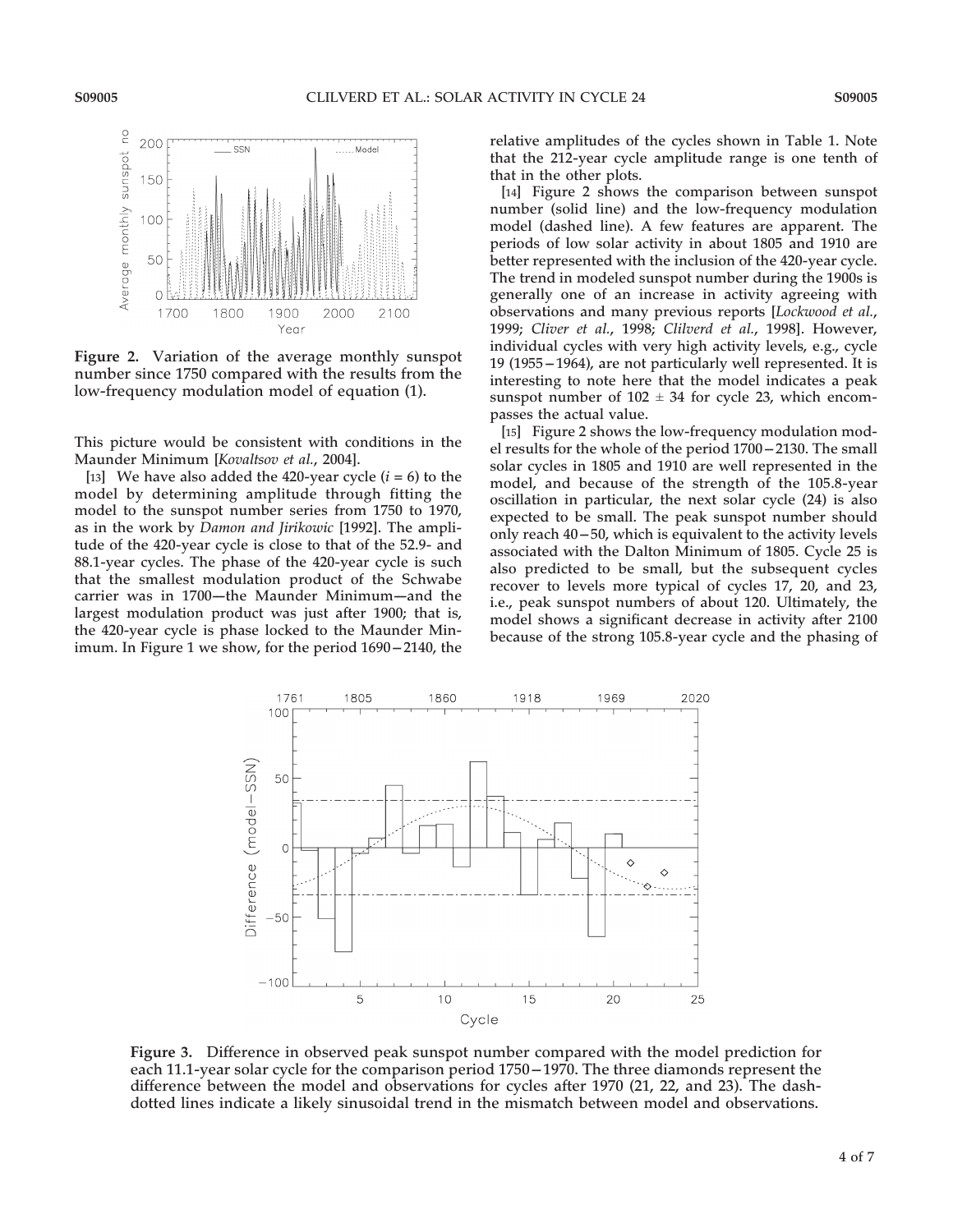

Figure 4. Comparison between the solar cycle averaged sunspot number from the low-frequency modulation model (dashed line) and the superposed  $C<sup>14</sup>$  variation (diamonds) after a Maunderlike minimum from Clilverd et al. [2003].

the 420-year cycle. As a result, the expected peak sunspot number is very low.

[16] The difference between the peak sunspot number for each cycle during the period 1750 - 1970 and the output of the amplitude oscillation model is shown in Figure 3. Three diamonds represent the difference between the model and observations for the test cycles after 1970 (21, 22, and 23). Typically, the model underestimated the peak activity of cycles  $21 - 23$  by  $\sim 20$ , which is within the standard deviation estimate of ±34. Dash-dotted lines are included on the plot to indicate a possible sinusoidal variation in the offset between model and observations. The line suggests that, as in recent cycles, the model is likely to underestimate the peak sunspot numbers by 20– 30 in future cycles. As noted above, there have also been several cycles where the difference in predicted and observed sunspot number is large (>50), which appear to occur every seven cycles or so, with the last occurring in cycle 19. Clearly, the model does not include this behavior, as it is not cyclic. From cycles  $1-20$ , the average standard deviation of the model from the sunspot number has been ±34, with a close balance of overestimates and underestimates. Because this technique uses an unchanging 11.1-year period for the Schwabe cycle, no inference can be made about the timing of the peak.

[17] The results from the low-frequency oscillation model can also be compared with the results from the long-term predictions made by Clilverd et al. [2003]. Figure 4 replots the data from Figure 3 of Clilverd et al. [2003], in which the superposed  $C^{14}$  residual variation was scaled against average sunspot number. Here that line is represented by joined diamonds. These data were the basis for the prediction of low solar activity in 2100. The dashed line in Figure 4 shows the solar cycle averaged sunspot number from the model. It is clear that the model and the  $C<sup>14</sup>$  analysis show similarities over the whole period plotted and in predicting a minimum in solar activity just after 2100. The main feature that the model includes is the strong  $\sim$ 100-year period, which is missing in the C<sup>14</sup> analysis. It should be noted that the  $C<sup>14</sup>$  data for the period 1700 - 1900 responds to the 1805 Dalton Minimum reasonably well, but this feature does not stand out when superposing the recovery periods from previous Maunder Minimum conditions. Thus we can understand why Clilverd et al. [2003] predicted similar solar activity levels in cycle 24 to cycle 23 rather than a significantly smaller cycle as we predict now. We can also see that from about 2050 the two techniques return to a degree of agreement.

## 3.  $F_{10.7 \text{ cm}}$  Flux and Solar Activity Effects

[18] It is relatively simple to convert the sunspot model results into solar radio flux ( $F_{10.7 \text{ cm}}$ ) as they correlate well. The radio flux can be measured relatively easily and is used as an index of solar activity for many purposes. Figure 5 shows the sunspot model results converted to annual average  $F_{10.7}$  flux, compared with the observed values from 1947–2004. The agreement is generally good apart from the peaks of cycles 19 and 20 where there are differences of  $\pm 50$  (plus for cycle 19, minus for 20). The predicted  $F_{10.7 \text{ cm}}$  flux levels for the peak of cycle 24 is only around 100 instead of the more typical 200.

[19] Lower solar activity in cycle 24 will produce a range of effects in the Earth's atmosphere. It should reduce the solar UV forcing of the upper stratosphere and thereby reduce the solar cycle variations in geopotential height, ozone, and temperature at tropical and subtropical latitudes [Hood, 2004]. Field and Rishbeth [1997] found that in cases they studied, geomagnetic activity produces greater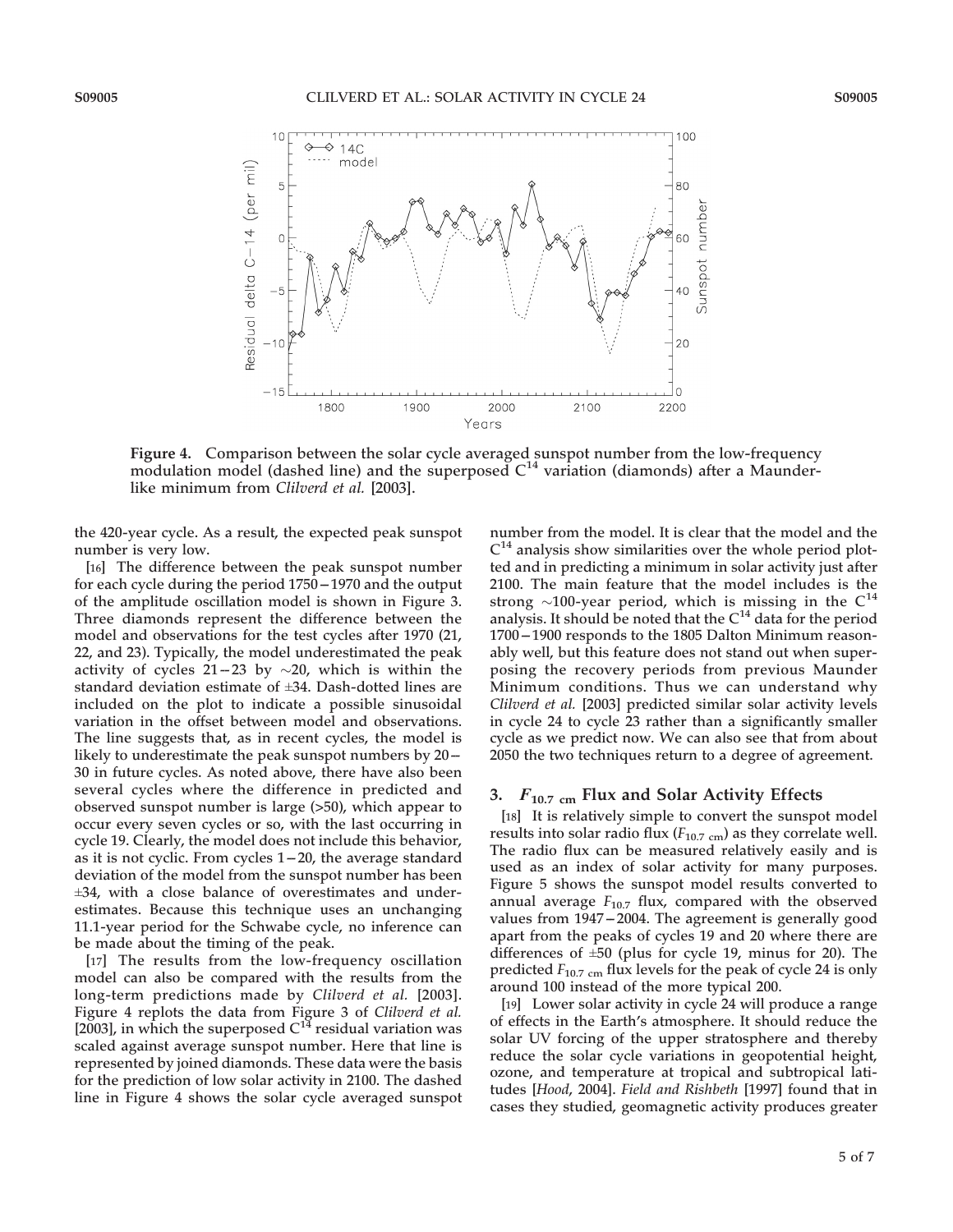

Figure 5. Comparison between the solar cycle averaged solar radio 10.7 cm flux converted from the low-frequency modulation model (dashed line) and the observed  $F_{10.7}$  variation (diamonds) from 1947 to 2004.

relative depression of  $F_2$  layer electron density in a solar cycle with lower  $F_{10.7}$  than in ones of higher  $F_{10.7}$ .

## 4. Discussion and Summary

[20] We have used an extended model of low-frequency oscillations to represent the variation of sunspot number since 1750. The model involves the modulation of the 11.1-year Schwabe cycle by longer cycles with periods in the range  $22 - 420$  years. Typically, the standard deviation between the model and the peak sunspot number in each solar cycle is  $\pm 34$ . The prediction for cycle 24 is for a significantly quieter cycle than 23 with peak sunspot numbers of  $42 \pm 34$ . Long-term trends in the mismatch between model and observations indicate that the model is likely to underestimate the peak numbers for the next few cycles but within the error quoted. This result is in close agreement with the value of 50 predicted by Badalyan et al. [2001] on the basis of estimates from cyclic variations of the coronal green line intensities. These predictions suggest that a period of quiet solar activity is expected, lasting until  $\sim$ 2030, with a lower risk of disruption to satellite orbits, satellite lifetimes, and power distribution grids. Additionally, there should be a lower risk of spacecraft failures and less risk of high radiation dose to astronauts during this period [Gorney, 1990; Shea and Smart, 1998].

[21] The model also predicts a recovery during the middle of the present century to more typical solar activity cycles (peak sunspot numbers of  $\sim$ 120), in good agreement with the suggestions of Kane [2002], who considered the impact of a  $\sim$ 110-year oscillation (i.e., our 105-year cycle) in sunspot number data. In our study the superposition of the minimum phase of the 105- and 420-year cycles just after 2100 leads to another period of significantly quieter solar conditions. This lends some support to the prediction of low solar activity in 2100 made by Clilverd et al. [2003]. Figure 4 indicates that the minima will be about the same size as the Dalton Minima in 1805, thus representing the quietest solar activity conditions for 300 years.

[22] From long-term data such as the  $C^{14}$  series it is clear that low-frequency cyclic oscillations caused by solar activity are present [Stuiver and Quay, 1980; Neftel et al., 1981; Solanki et al., 2000; Beer, 2000]. The  $\Delta C^{14}$  series shows that the Gleissberg period has been persistent over at least the last 12 kyr [Peristykh and Damon, 2003], and the Suess period was present for 25 kyr in the Greenland ice core [Wagner et al., 2001]. Thus our periodic model uses cycles that are known to be persistent. Sometimes the longperiod cycles driven by the solar dynamo can change phase [Schove, 1983], particularly during deep minima such as the Maunder Minimum, and may be representative of a chaotic Sun that shows periods of cyclic behavior that is ultimately unpredictable in the long term [De Jager, 2005; Tobias et al., 2004]. However, it is clear that since the Maunder Minimum of 1700, the cycles used in the lowfrequency modulation model described here have been present in the sunspot data, and as such, the model can provide a reasonable basis for predicting a few decades ahead as we have done in this paper.

[23] Acknowledgment. The authors would like to thank Hua Lu (BAS) and Neil Thomson (Otago University) for their useful discussions concerning this paper.

## References

Ahluwalia, H. S. (1998), The predicted size of cycle 23 based on the inferred three-cycle quasi-periodicity of the planetary index Ap, J. Geophys. Res., 103, 12,103-12,109.